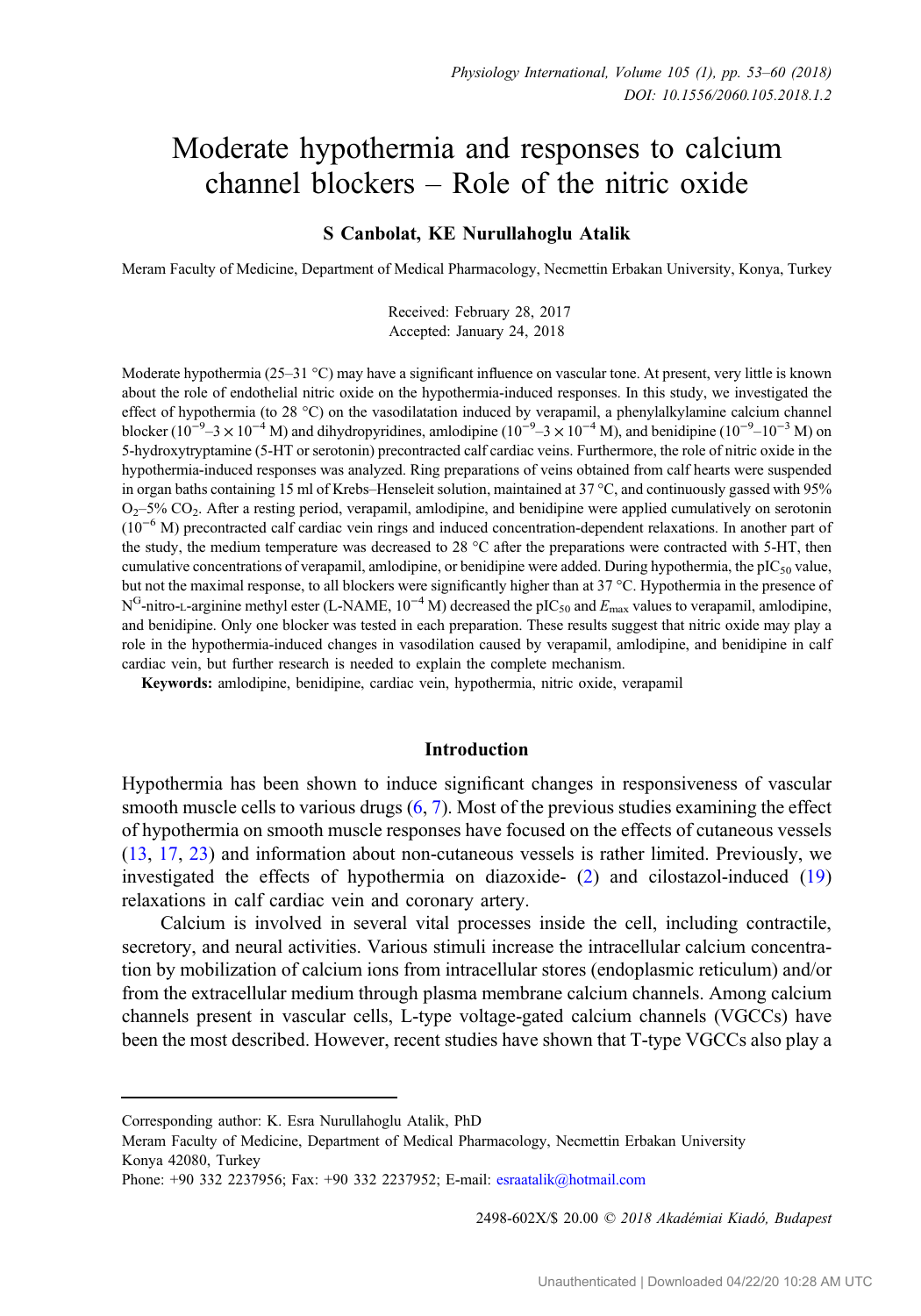key role in the control of vascular tone under both physiological and pathophysiological conditions [\(4](#page-6-0), [5\)](#page-6-0). Calcium channel blockers inhibit the entry of calcium into the cells of the heart and blood vessel walls, allowing vascular and other smooth muscle cells to relax and result in lower blood pressure ([21\)](#page-7-0).

Nitric oxide is an endogenous endothelium-derived vasodilator. Although efforts are currently being made to understand its regulation, production, and function, its role in the effects of hypothermia on vascular responses has not been studied in depth [\(9](#page-7-0)). Interestingly, calcium channel blockade with nifedipine increased nitric oxide release by the upregulation of endothelial nitric oxide synthase (NOS) expression. The data further point to enhanced nitric oxide generation as an additional mechanism for the vasodilatory effect of calcium channel blockade ([8\)](#page-6-0). In non-cutaneous vessels, very little is known about the role played by nitric oxide in vascular reactivity during moderate hypothermia.

Thus, despite current research to determine the effects of hypothermia on vascular reactivity [\(6](#page-6-0), [7](#page-6-0), [23\)](#page-7-0) of different animal species, studies with vasodilator agents remain incomplete and to our knowledge, there are no studies that analyze the effects of moderate hypothermia on the calcium channel blockers-dependent relaxations.

The purpose of this study was to determine the effects of hypothermia (28  $^{\circ}$ C) on vascular smooth muscle responses to calcium channel blockers verapamil, amlodipine, and benidipine in calf cardiac vein by analyzing the role of nitric oxide in these effects. This vessel was selected, because this is an easily accessible vessel and is appropriate for studying the direct effects of various agents on the vascular smooth muscle. 5-hydroxytryptamine (5-HT) was used as a contractile agent.

#### Materials and Methods

#### Tissue preparations

Calf hearts were obtained from a slaughterhouse and were immediately placed in Krebs– Henseleit solution (KHS). Segments of the great cardiac veins were removed and cut into rings of 2.5 mm in length. It originates at the lower or middle third of the anterior interventricular sulcus, turns toward the left side of the atrioventricular groove, and enters the coronary sinus at an angle of approximately 180° [\(13](#page-7-0)). Care was taken not to damage the endothelium. Each ring was mounted in 15-ml organ baths containing KHS, aerated with 95%  $O_2$  and 5%  $CO_2$ . KHS was composed of (mM): 119 NaCl, 4.70 KCl, 1.50 MgSO<sub>4</sub>, 1.20  $KH_2PO_4$ , 2.50 CaCl<sub>2</sub>, 25 NaHCO<sub>3</sub>, and 11 glucose.

Changes in isometric tension were recorded by a force–displacement transducer (BIOPAC MP36, Santa Barbara, CA) connected through amplifiers to an ITBS08 Integrated Tissue Bath System (Commat, Ankara, Turkey). The tissues were allowed to equilibrate for 60 min under a resting tension of 1 g with repeated washing every 15 min.

## Experimental design

The endothelial cell integrity was determined in each ring before all experiments. Relaxation responses to acetylcholine (ACh,  $10^{-6}$  M) in rings preconstricted with 5-HT  $(10^{-6}$  M) were used to test endothelial cell integrity. Preparations that relaxed by >70% of the 5-HT-induced tone after addition of ACh were considered to have undamaged endothelium. Thereafter, experimental procedures were performed as described below.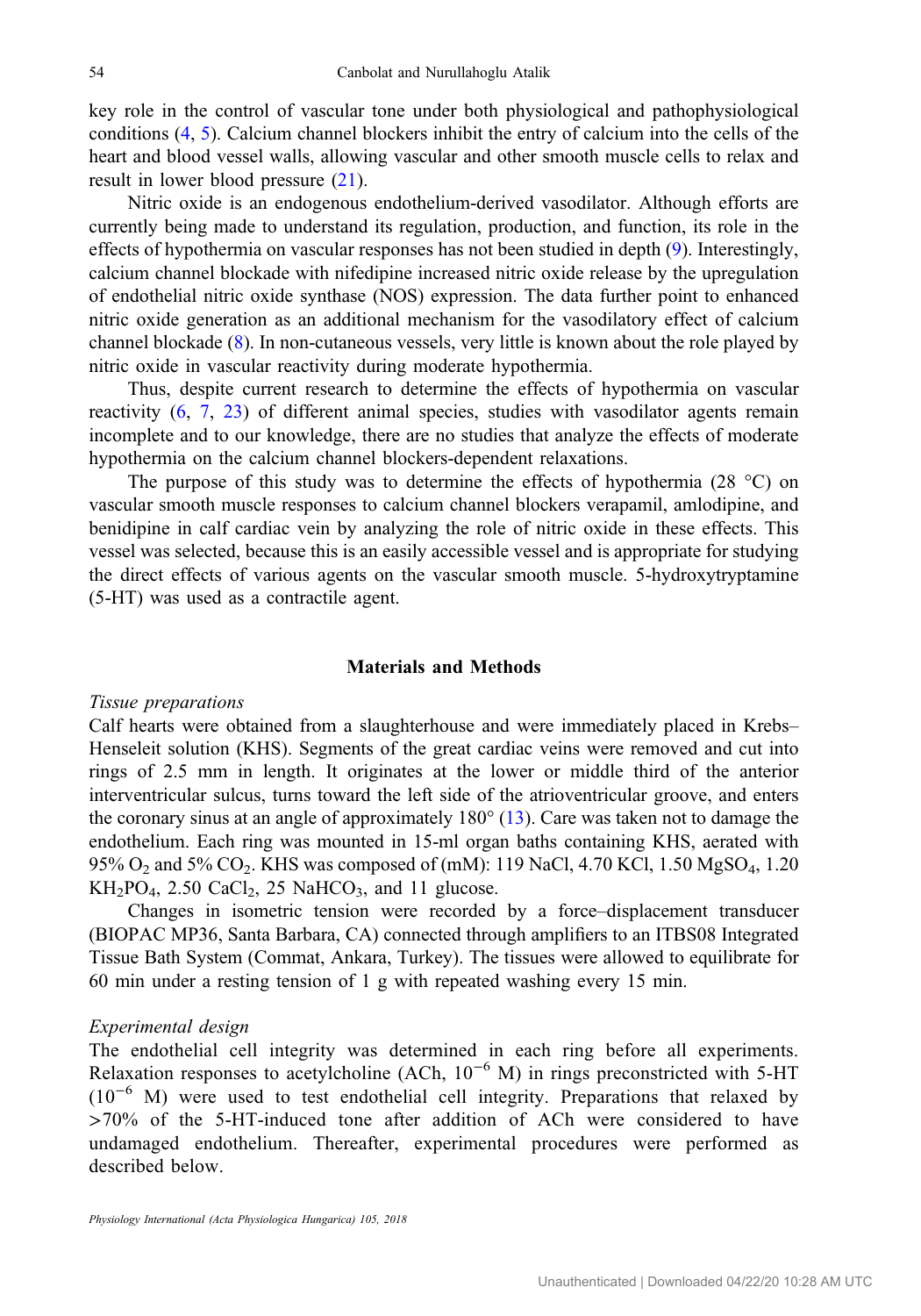After the stabilization period, cardiac vein preparations were contracted with 10−<sup>6</sup> M 5-HT. After the contraction had reached steady state, verapamil was added to the organ bath cumulatively  $(10^{-9} - 3 \times 10^{-4} \text{ M})$  at 37 °C. The maximal 5-HT contraction was used as a standard by which subsequent responses of the tissue could be expressed (as a percentage of this contraction).

After the first concentration–response curve was completed, preparations were washed and allowed to reestablish resting tension. After the contractile responses to 5-HT, the temperature was changed from 37 to 28 °C (moderate hypothermia). Hypothermia was rapidly achieved and preparations were allowed to equilibrate at this temperature for 30 min before the second concentration–response curve was determined for verapamil. Verapamil was prepared daily and added to the organ bath cumulatively.

The influence of nitric oxide on relaxation responses to verapamil was specifically addressed by pretreating the rings with the NOS inhibitor  $N<sup>G</sup>$ -nitro-L-arginine methyl ester (L-NAME, 10−<sup>4</sup> M). Again, after the contractile response to 5-HT, the temperature was changed from 37 to 28 °C. The tissues were allowed to equilibrate at 28 °C for 30 min. L-NAME was added to the organ bath 20 min before concentration–response curves were obtained. Endothelium was not denuded, as only the role of endothelial nitric oxide was examined in this study.

The same procedure was repeated with amlodipine  $(10^{-9} - 3 \times 10^{-4} \text{ M})$  and benidipine  $(10^{-9}$ – $10^{-3}$  M) in different preparations. Amlodipine and benidipine were prepared daily and added to the organ bath cumulatively.

#### Statistical analysis

Relaxation responses to calcium channel blockers verapamil, amlodipine, and benidipine are expressed as percentages of the 5-HT-induced  $(10^{-6}$  M) contractions. Concentrations of verapamil, amlodipine, and benidipine causing 50% of the maximal response  $(IC_{50})$  were calculated from each individual concentration–response curves. Maximal responses  $(E_{\text{max}})$ and pIC<sub>50</sub> ( $-\log$  IC<sub>50</sub>) values for curves [(i) between control at 37 °C and during hypothermia and (ii) during hypothermia in the absence and presence of L-NAME] were compared.

Student's t-test was used to identify statistical differences between two experimental groups. One-way analysis of variance was used to define statistically significant differences between more than two groups.  $P < 0.05$  was considered statistically significant. Data are shown as mean  $\pm$  SEM.

#### Drugs

Serotonin creatinine sulfate, L-NAME, acetylcholine chloride, verapamil (all dissolved in distilled water), and amlodipine and benidipine [both dissolved in dimethyl sulfoxide (DMSO)] were used. The concentration of DMSO in the tissue bath was always kept below 0.4%. All drugs were obtained from Sigma (St. Louis, MO).

## Results

## Verapamil-induced relaxation

In calf cardiac vein, 5-HT ( $10^{-6}$  M) produced reproducible contractions. Cumulative addition of verapamil  $(10^{-9}-3 \times 10^{-4}$  M) produced concentration-dependent relaxation of calf cardiac vein preparations at both 37 and 28 °C (moderate hypothermia) (Fig. [1\)](#page-3-0). Compared

Physiology International (Acta Physiologica Hungarica) 105, 2018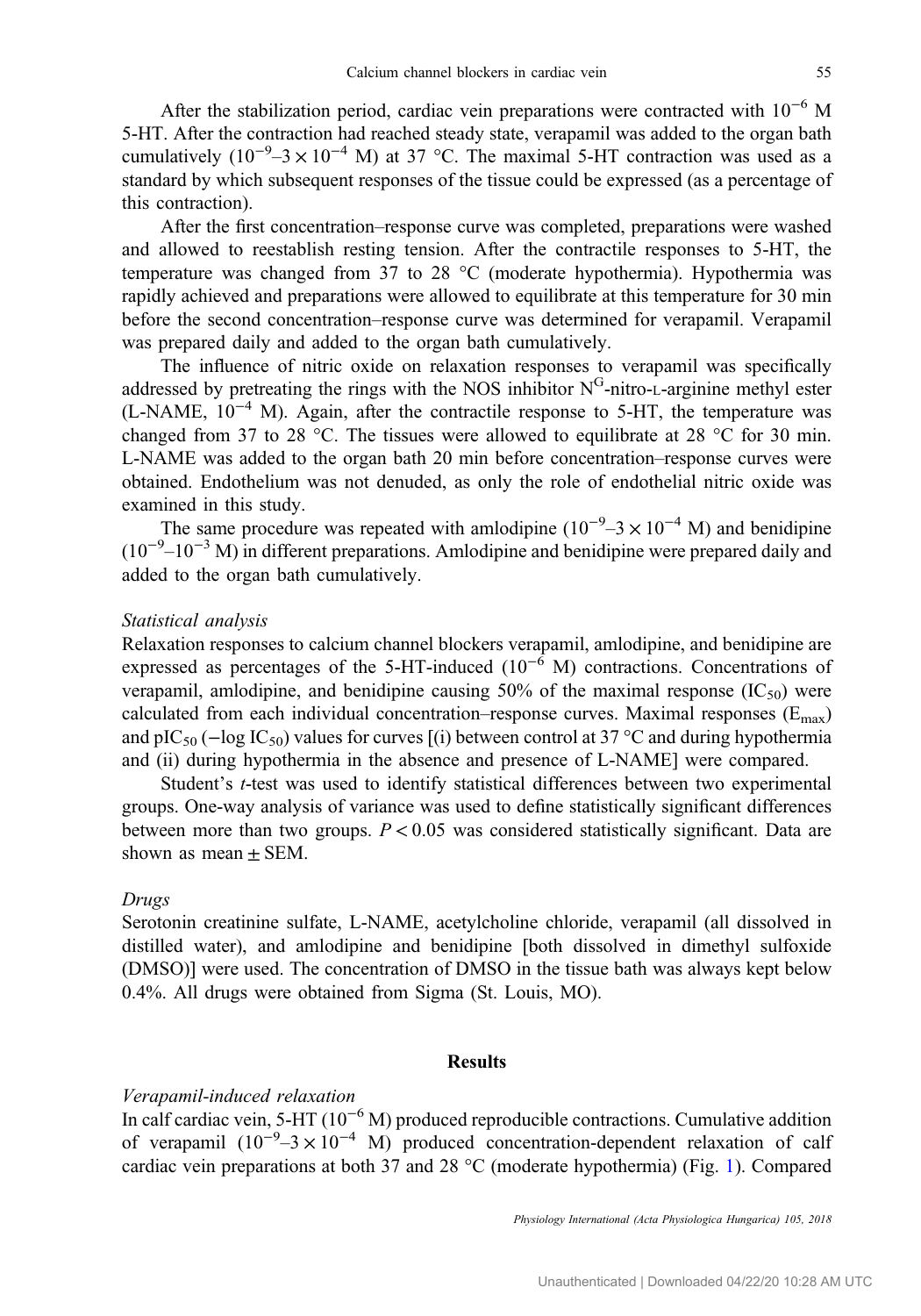<span id="page-3-0"></span>





with 37 °C, the pIC<sub>50</sub> value of verapamil was significantly higher (pIC<sub>50</sub> = 5.55  $\pm$  0.14 at 37 °C and  $5.98 \pm 0.04$  at 28 °C;  $P < 0.05$ ) during hypothermia (Table I).

Preincubation with L-NAME (10<sup>-4</sup> M) during hypothermia significantly decreased the pIC<sub>50</sub> value to verapamil (pIC<sub>50</sub> = 4.55  $\pm$  0.40; *P* < 0.05). The basal tone was not affected by treatment with L-NAME at either temperatures (37 and 28 °C) studied (Table I).

Maximal relaxations to verapamil at 37 and 28 °C and in the presence of L-NAME at 28 °C were 100%, 100%, and  $83\% \pm 4.0\%$ , respectively. Treatment with L-NAME attenuated the effects of moderated hypothermia on the response to verapamil.

#### Amlodipine-induced relaxation

In calf cardiac vein, 5-HT (10−<sup>6</sup> M) produced reproducible contractions and cumulative addition of amlodipine ( $10^{-9}$ –3 ×  $10^{-4}$  M) produced concentration-dependent relaxation of calf cardiac vein preparations preconstricted with 5-HT at both 37 and 28 °C (Fig. [2\)](#page-4-0). Compared with 37 °C, the pIC<sub>50</sub> value of amlodipine was significantly higher (pIC<sub>50</sub> = 4.77 ± 0.40 at 37 °C and  $5.74 \pm 0.03$  at 28 °C;  $P < 0.05$ ) during hypothermia (Table I).

| To in E runnel daring moderate hypomerima |                   |                    |                    |
|-------------------------------------------|-------------------|--------------------|--------------------|
| $pIC_{50}$                                | Verapamil         | Amlodipine         | <b>Benidipine</b>  |
| $37^{\circ}$ C                            | $5.55 + 0.14$     | $4.77 \pm 0.47$    | $4.53 + 0.41$      |
| 28 °C                                     | $5.98 + 0.04*$    | $5.74 \pm 0.03*$   | $5.37 \pm 0.49*$   |
| $28 °C - L-NAME$                          | $4.55 \pm 0.40**$ | $4.39 \pm 0.29$ ** | $4.16 \pm 0.41$ ** |

Table I. The pIC<sub>50</sub> values of verapamil (10<sup>-9</sup>-3 × 10<sup>-4</sup> M), amlodipine (10<sup>-9</sup>-3 × 10<sup>-4</sup> M), and benidipine  $(10^{-9}-10^{-3}$  M) on serotonin  $(10^{-6}$  M) precontracted calf cardiac vein at 37 and 28 °C and in the presence of 10−<sup>4</sup> M L-NAME during moderate hypothermia

Values are mean  $\pm$  SD. Each value is derived from six experiments. \*Statistically significant ( $P < 0.05$ ) compared with value at 37 °C.

\*\*Statistically significant ( $P < 0.05$ ) compared with value at 28 °C.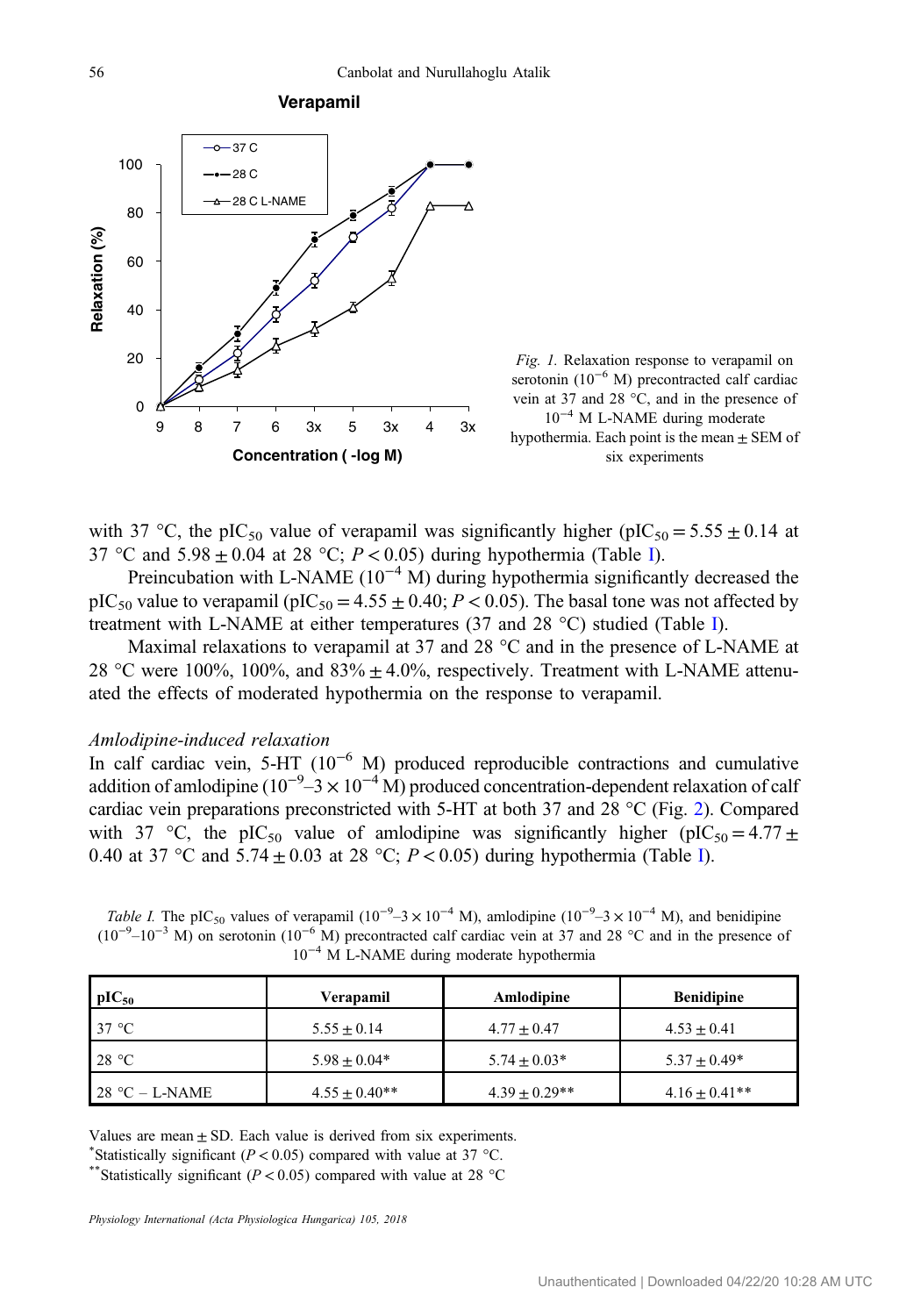<span id="page-4-0"></span>



Preincubation with L-NAME ( $10^{-4}$  M) during hypothermia significantly decreased the pIC<sub>50</sub> value to amlodipine (pIC<sub>50</sub> = 4.39  $\pm$  0.29; P < 0.05). The basal tone was not affected by treatment with L-NAME at either temperatures (37 and 28 °C) studied (Table [I\)](#page-3-0).

Maximal relaxations to amlodipine at 37 and 28 °C and in the presence of L-NAME at 28 °C were 100%, 100%, and 69%  $\pm$  3.8%, respectively. Treatment with L-NAME attenuated the effects of moderated hypothermia on the response to amlodipine.

### Benidipine-induced relaxation

In calf cardiac vein, 5-HT (10−<sup>6</sup> M) produced reproducible contractions and time-dependent changes were not observed in response to this agent. Cumulative addition of benidipine  $(10^{-9} - 10^{-3}$  M) produced concentration-dependent relaxation of calf cardiac vein preparations precontracted with 5-HT at both 37 and 28 °C (hypothermia) (Fig. [3\)](#page-5-0). Compared with 37 °C, the pIC<sub>50</sub> value of benidipine was significantly higher (pIC<sub>50</sub> = 4.53  $\pm$  0.41 at 37 °C and  $5.37 \pm 0.49$  at 28 °C;  $P < 0.05$ ) at 28 °C (Table [I\)](#page-3-0).

Preincubation with L-NAME ( $10^{-4}$  M) during hypothermia significantly decreased the pIC<sub>50</sub> value to benidipine (pIC<sub>50</sub> = 4.16  $\pm$  0.41; P < 0.05). The basal tone was not affected by treatment with L-NAME at either temperatures (37 and 28 °C) studied (Table [I](#page-3-0)).

Maximal relaxations to benidipine at 37 and 28 °C and in the presence of L-NAME at 28 °C were 100%, 100%, and 72%  $\pm$  4.6%, respectively. Treatment with L-NAME attenuated the effects of moderated hypothermia on the response to benidipine.

The maximum inhibitions on the vascular ring contraction to verapamil, amlodipine, and benidipine in the presence of L-NAME were  $83\% \pm 4.0\%$ ,  $69\% \pm 3.8\%$ , and  $72\% \pm 4.6\%$ , respectively. The order of maximum inhibition was verapamil > benidipine > amlodipine  $(P < 0.05)$ .

#### Discussion

In this work, we studied the effects of moderate hypothermia on calcium channel blockersinduced vasodilatation of calf cardiac vein, paying special attention to the role of nitric oxide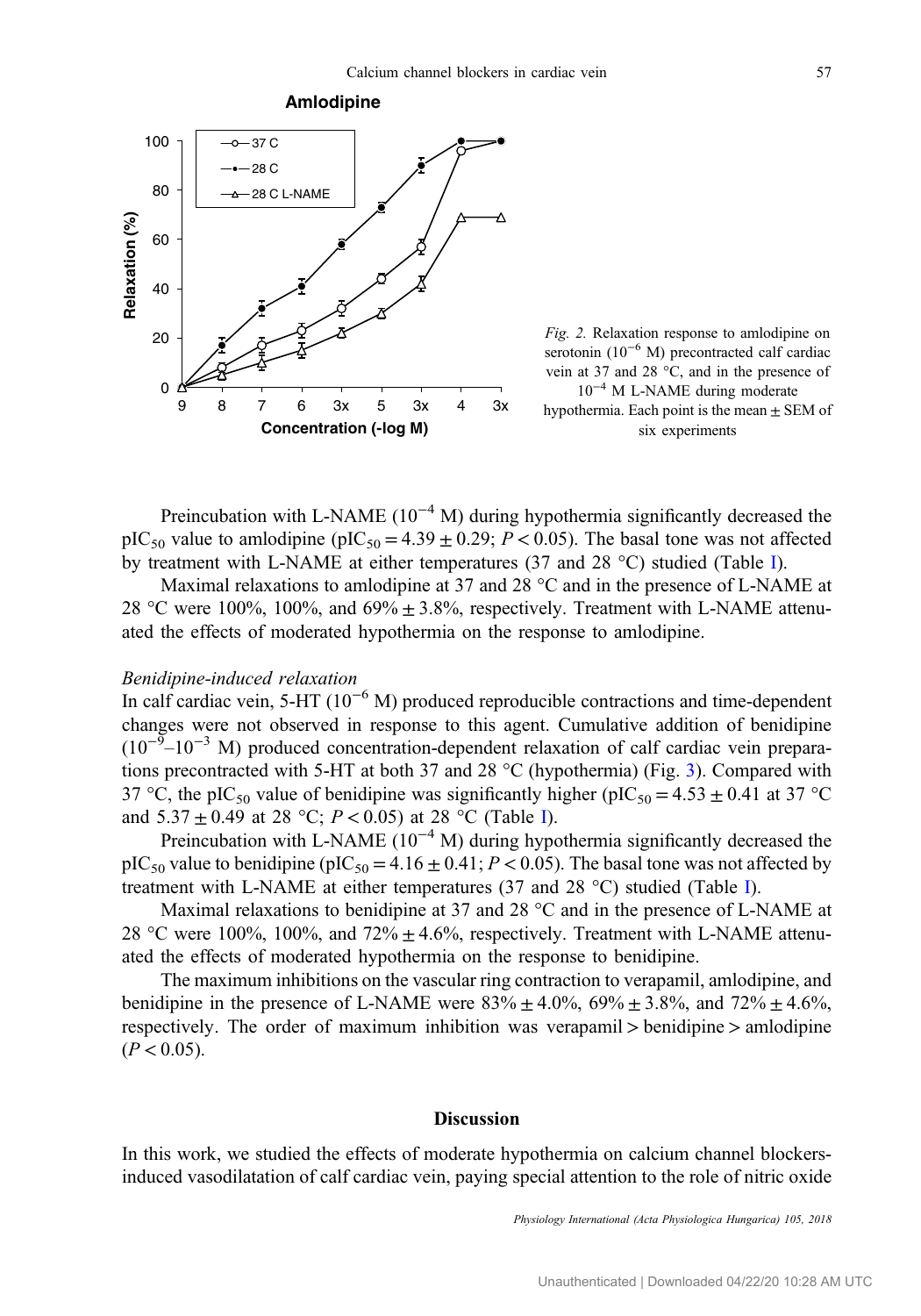<span id="page-5-0"></span>

**Benidipine**



in these responses. The calf cardiac vein is an easily accessible smooth muscle preparation and there is limited information ([12,](#page-7-0) [19](#page-7-0), [20\)](#page-7-0) about the effects of temperature in non-cutaneous vessels. Moreover, the effects of hypothermia were generally studied with contractile agents. Furthermore, to our knowledge, there are no studies that analyze the effects of hypothermia on vascular smooth muscle responses to calcium channel blockers in calf cardiac vein by analyzing the role of nitric oxide in these effects.

The temperature utilized in this study was 28 °C, which was considered to be "moderate hypothermia" in accordance with our earlier studies  $(2, 3)$  $(2, 3)$  $(2, 3)$  $(2, 3)$ .

Our results indicate that at 37 °C, 5-HT induced reproducible contractions in cardiac vein. At this temperature, verapamil, amlodipine, and benidipine induced concentrationdependent vasodilatation in 5-HT precontracted preparations. The main effects of calcium antagonists, as used therapeutically, are on the myocardium and vascular smooth muscle [\(22](#page-7-0)). The order of vasodilation activity was verapamil > amlodipine > benidipine, when  $pIC_{50}$ values were compared. In this study, compared with the control responses at 37  $\degree$ C, hypothermia increased the sensitivity to verapamil, amlodipine, and benidipine. No previous data on the effects of calcium channel blockers of calf cardiac vein during hypothermia have been published. But as the investigators ([16\)](#page-7-0) reported that in contrast to the contractile responses in cutaneous vessels, deep vessels dilate when exposed to hypothermia. On the other hand, there are limited and conflicting reports about the effects of hypothermia because of using vasodilator agents and tissues. For example, Fernandez et al. ([10\)](#page-7-0) reported that cooling increased the sensitivity of the relaxation of rabbit central ear artery, a cutaneous vessel, but it did not affect the response of the femoral artery, a non-cutaneous vessel, to histamine. It has also been shown that the relaxation to cholinergic stimulation of ear artery, but not of femoral artery, from rabbit was increased during cooling [\(15](#page-7-0)).

Nitric oxide is a major factor in the cardiovascular system and plays an important role in maintaining cardiovascular health. Its multiple roles include regulation of vasomotor tone and cell adhesion to the endothelium, inhibition of platelet aggregation, and vascular smooth muscle cell proliferation ([1](#page-6-0)). Although efforts are currently being made to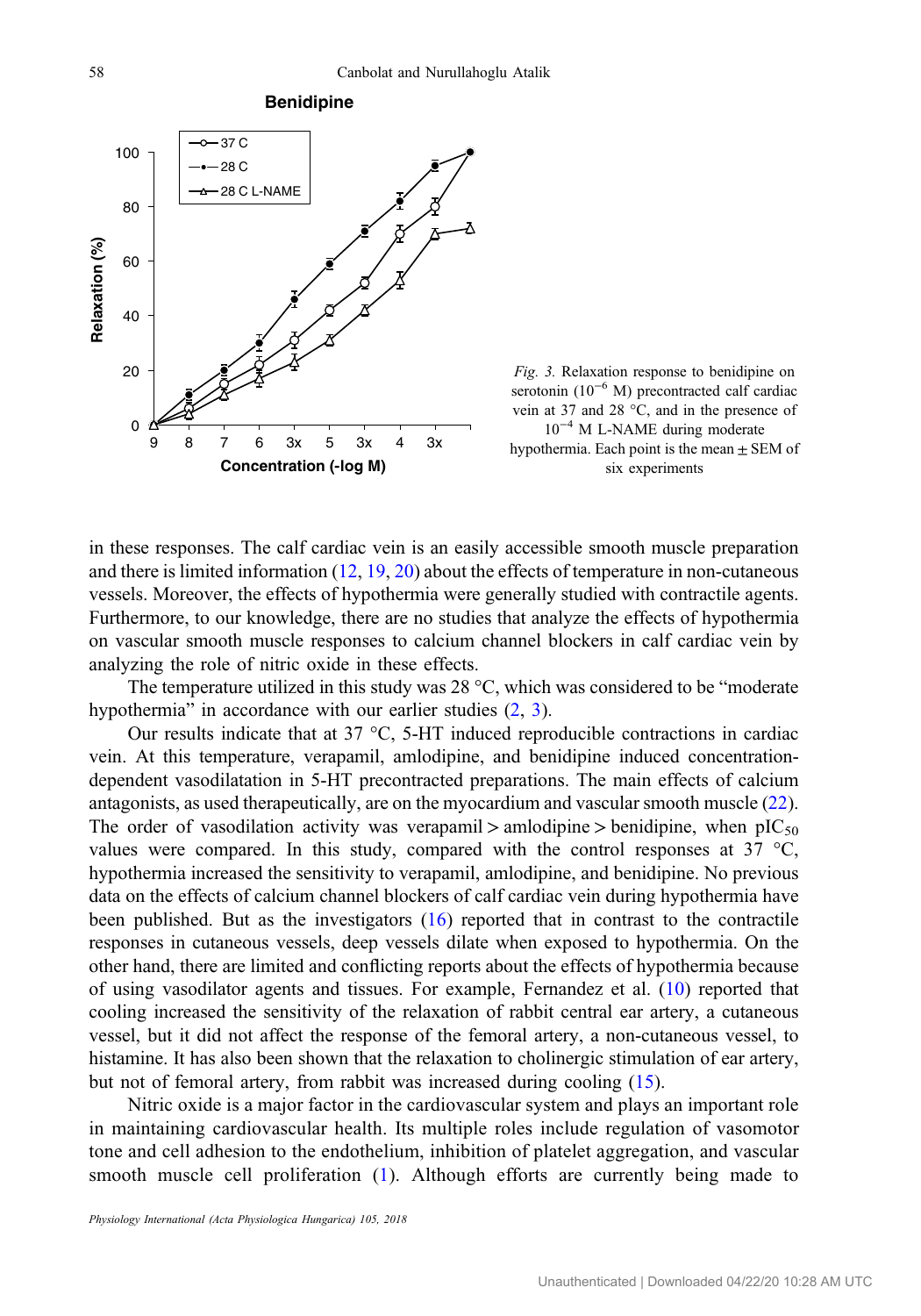<span id="page-6-0"></span>understand the regulation, production, and function of nitric oxide, its role in the effects of hypothermia on vascular reactivity has not been studied in depth, and only limited data suggest that changing temperature may also alter the ability of the endothelium to generate or release nitric oxide  $(11, 14, 15)$  $(11, 14, 15)$  $(11, 14, 15)$  $(11, 14, 15)$  $(11, 14, 15)$  $(11, 14, 15)$ . In this study, we also investigated the role of nitric oxide in hypothermia-induced responses to verapamil, amlodipine, and benidipine. The sensitivity to the calcium channel blockers studied was decreased by hypothermia in the presence of L-NAME suggesting that the nitric oxide release may be stimulated under hypothermic conditions. Evora et al. [\(9](#page-7-0)) demonstrated that the endothelium is sensitive to temperature variations and that the prostacyclin and nitric oxide-dependent pathways may be involved in hypothermia-induced endothelium-dependent vasorelaxation. Previously, we have reported that cooling-induced (to 28 °C) changes are independent from nitric oxide to vasodilation caused by diazoxide, isoproterenol, and magnesium sulfate in human umbilical artery [\(18](#page-7-0)). The discrepancy between the earlier study and this may be related to the different relaxant agents and tissues used. Furthermore, Mustafa and Thulesius ([16\)](#page-7-0) reported that cooling of pulmonary arterial and aortic smooth muscle preparations induced a graded myogenic relaxation inversely proportional to the cooling temperature and the mechanism is not dependent on local nervous or known mediators but related to a direct physicochemical effect of hypothermia. However, no studies have analyzed the role of nitric oxide on calcium channel blockers-induced relaxation during hypothermia of cardiac vein.

In conclusion, the present results suggest that in calf cardiac vein, moderate hypothermia increased the sensitivity to calcium channel blockers verapamil, amlodipine, and benidipine and nitric oxide pathway appears relatively important, as pretreatment with L-NAME decreased the relaxation in response to verapamil, amlodipine, and benidipine.

#### Acknowledgements

This study has been supported by the Scientific Research Projects Coordination Unit of Necmettin Erbakan University, Konya, Turkey (project no.: 161318003).

#### **REFERENCES**

- 1. Andrew JP, Mayer B: Enzymatic function of nitric oxide synthase. Cardiovasc. Res. 43, 521–531 (1999)
- 2. Atalik KE, Kiliç M, Dogan N: Role of the nitric oxide on diazoxide-induced relaxation of calf cardiac vein and ˘ coronary artery during cooling. Fundam. Clin. Pharmacol. 23, 271–277 (2009)
- 3. Atalik KE, Kiliç M, Nurullahoğlu ZU, Doğan N: Effects of cooling and warming on 5-hydroxytryptamine- and acetylcholine-induced contractions of human umbilical vessels: role of nitric oxide. Fundam. Clin. Pharmacol. 22, 37–44 (2008)
- 4. Chevalier MG, Gilbert G, Lory P, Marthan R, Quignard JF, Savineau JP: Dehydroepiandrosterone (DHEA) inhibits voltage-gated T-type calcium channels. Biochem. Pharmacol. 83(11), 1530–1539 (2012)
- 5. Chevalier MG, Gilbert G, Roux E, Lory P, Marthan R, Savineau JP, Quignard JF: T-type calcium channels are involved in hypoxic pulmonary hypertension. Cardiovasc. Res. 103(4), 597–606 (2014)
- 6. Chung JY, Kim JE, Yoon HJ, Song SY, Kim SO, Roh WS: Moderate hypothermia attenuates  $\alpha$ 1-adrenoceptor-mediated contraction in isolated rat aorta: the role of the endothelium. Cryobiology 65, 33–40 (2012)
- 7. Chung YH, Oh KW, Kim ST, Park ES, Je HD, Yoon HJ, Sohn UD, Jeong JH, La HO: Hypothermia inhibits endothelium-independent vascular contractility via Rho-kinase inhibition. Biomol. Ther. (Seoul) 26, 139–145 (2018)
- 8. Ding Y, Vaziri ND: Calcium channel blockade enhances nitric oxide synthase expression by cultured endothelial cells. Hypertension 32, 718–723 (1998)

Physiology International (Acta Physiologica Hungarica) 105, 2018